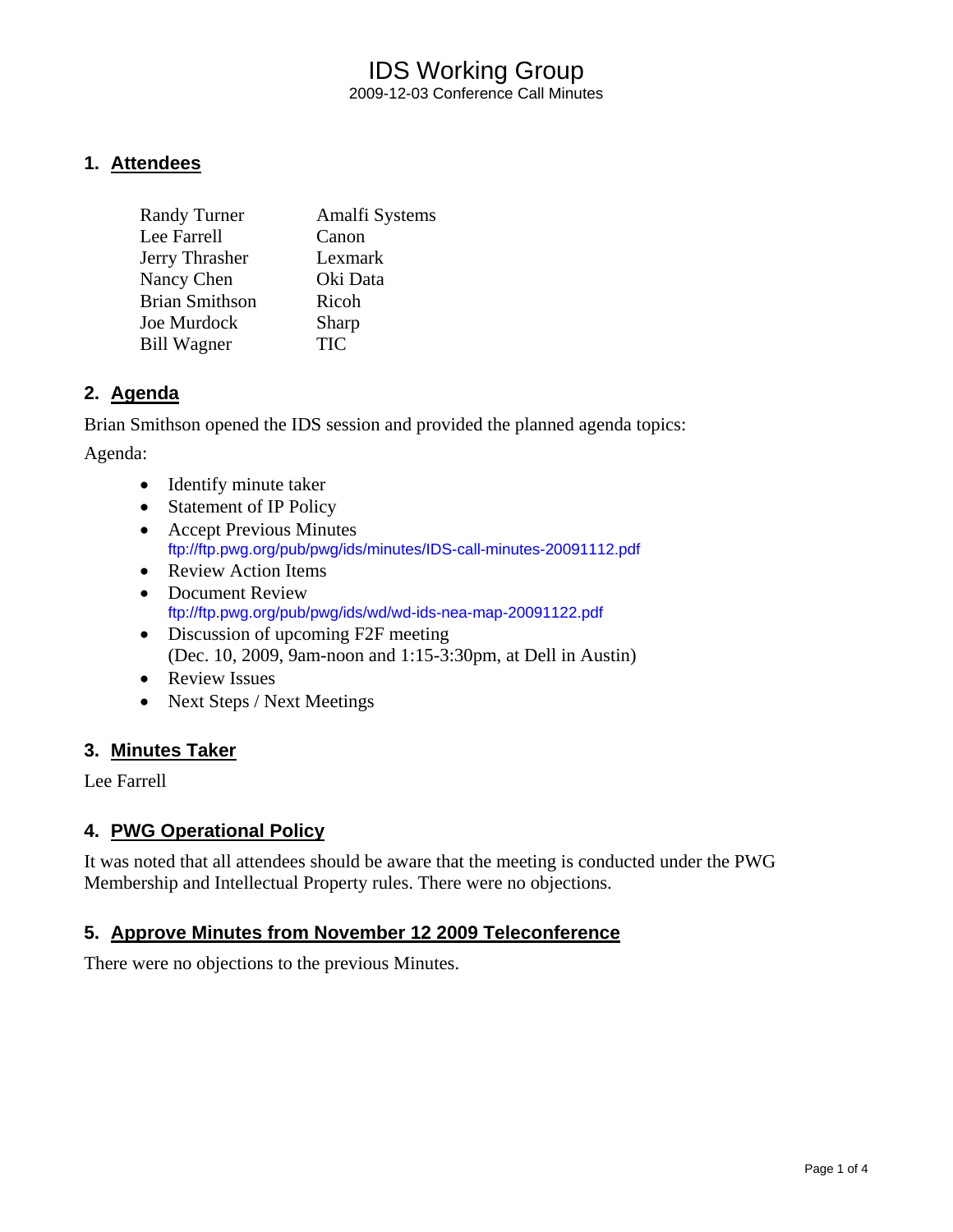# IDS Working Group

2009-12-03 Conference Call Minutes

### **6. Review Action Items**

NOTE: The latest Action Item spreadsheet is available at: <ftp://ftp.pwg.org/pub/pwg/ids/ActionItems/>

- AI 001: Randy Turner will try to find other contacts that would be willing to work with the PWG to help deploy NEA health assessment. (Juniper, Symantec, Cisco are suggested candidates.) Is someone willing to sit down with the PWG and "have discussions"?
- → *Randy says he has spoken to several of these companies, and based on a recent document posting [*<ftp://ftp.pwg.org/pub/pwg/ids/white/ids-ai.pdf>*], he feels that this Action Item can be closed. He said that no specific "back door" relationships with any of the companies are necessary. The products that we could work with are already generally available today.*
- → *CLOSED*

Randy noted that a possible topic to discuss would be establishing a Plug-in event with a particular vendor or set of vendors. However, this would be a separate Action Item.

| AI 023: | Mike Fenelon will take on the responsibility for creating a "value proposition" |
|---------|---------------------------------------------------------------------------------|
|         | document to help justify the reason behind HCD NAP development. Peter Cybuck    |
|         | and Ron Nevo will provide market information as possible.                       |

→ *OPEN* 

AI 025: Peter Cybuck will do some market research about whether customers will accept the proposed method of gaining network access via SCCM.

- → *Joe will send Pete an e-mail asking about the status of this item.*
- → *OPEN*

AI 026: Joe Murdock will follow up with Eran Dvir (Microsoft) about the SCCM issues, questions, and capabilities.

- → *No new information available, despite several e-mails sent to Eran.*
- → *OPEN*

AI 027: Joe Murdock will add NAP System Health ID to NAP Binding document and determine how to register a PWG system health ID value.

- → *PARTIALLY CLOSED*
- AI 028: Jerry Thrasher will send a note to Mike Fenelon to find out if/how it is possible to handle multiple SHVs for the same environment, the same device class, and [possibly] the same SMI number (i.e., PWG)?
- → *A call has been made; a message has been left. No response yet.*

→ *OPEN*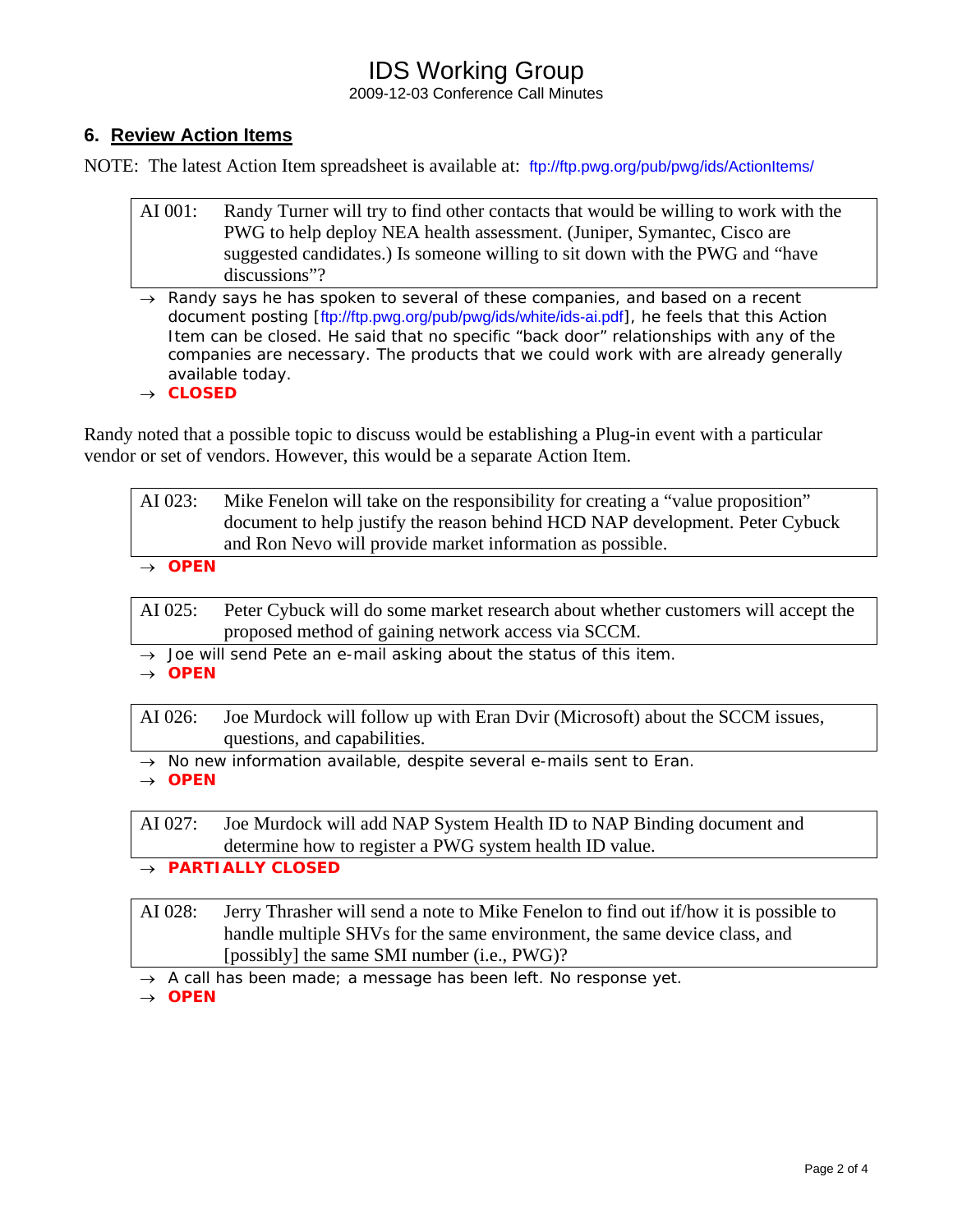# IDS Working Group

2009-12-03 Conference Call Minutes

### **7. Document Review – NEA Binding**

Randy led a review of the document, starting with the Document Revisions appendix, explaining the various changes in the draft. He believes the document is close to being functionally complete. Although it might need some additional refinements, he thinks the bulk of the work is done.

For the IDS attributes that are already included in the NEA protocol, it should be noted that the specification is not using the PWG enumeration values. Instead, they are mapped to an existing NEA attribute.

It was suggested that another round of coordination checking between the NEA and the NAP binding documents (and the attributes contained therein) should be made. Joe made the comparison of the table in section 4.3, and noted that HCD\_Resident\_Application\_String\_Version has different values in the two documents. It was also noted that the HCD\_Configuration\_Flags attribute should be added to the NEA Binding specification.

Because it is redundant, Randy said that he will delete the table in Section 6.

There was a discussion about the PWG using PA-subtypes to address different subcomponents in a device. Randy said that this is an extension mechanism that Steve Hanna (NEA Chair) seems to feel is acceptable for the PWG to use.

Bill suggested that a reference to the appropriate RFC contents should be used, rather than a copy of the text.

Bill also suggested that the NEA Binding document should include a reference of where to look for the definitions of the Flags that are mentioned in it.

In Section 4.4.2.3, Randy had identified an issue with requiring that the HCD. Time, Source string must be UTF-8 encoded. He is concerned that the support of UTF-8 encoded URLs is not [currently] very widely implemented. It was agreed that a note would be added to address this concern.

AI 029: Randy Turner will generate some text for addressing the UTF-8 encoding of URLs for HCD Time Source.

→ *NEW* 

### **8. December Face-to-face Meeting**

No time to address this topic.

#### **9. Review Issues**

None.

### **10. Next Steps / Next Meetings**

TBD.